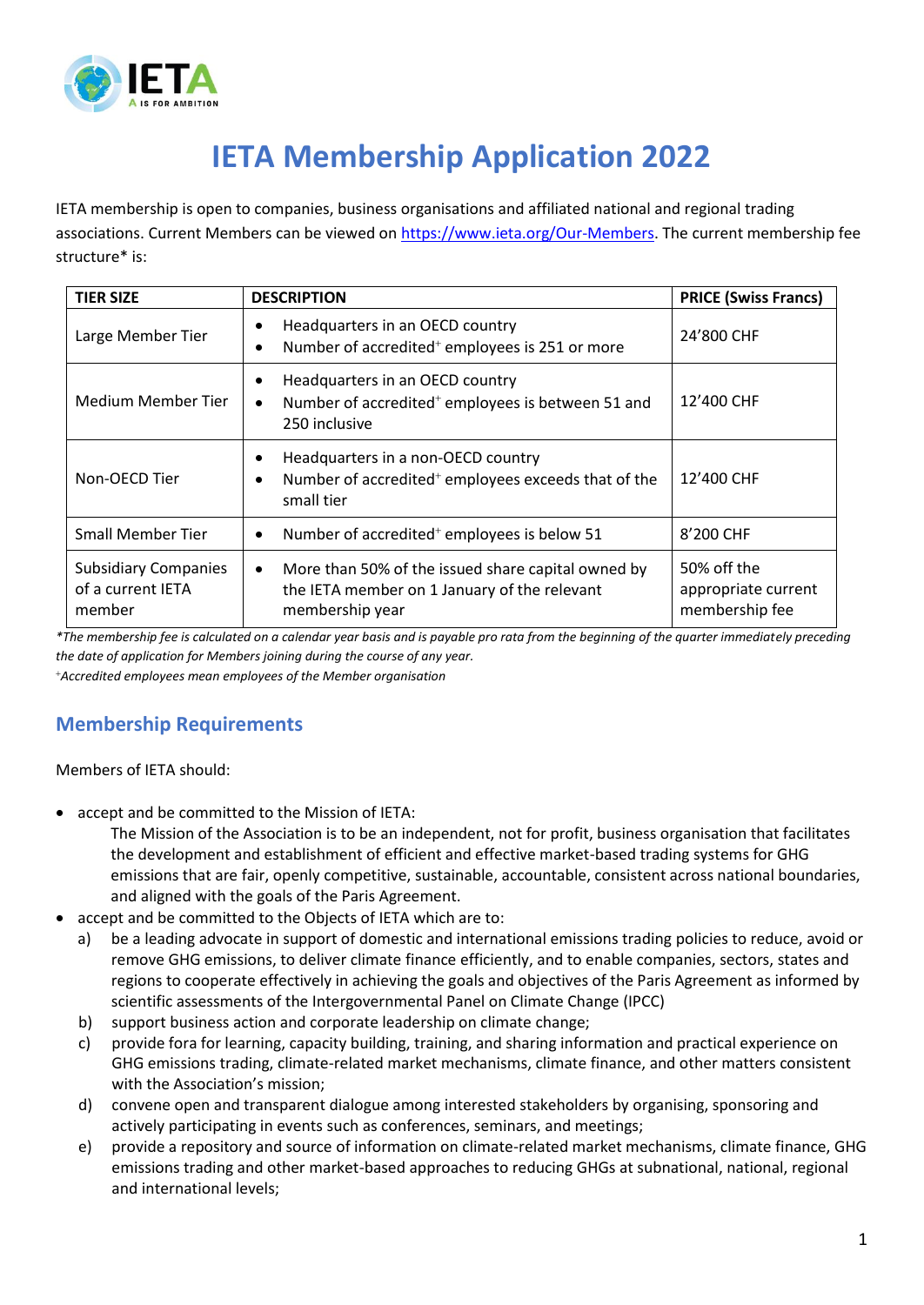

- f) identify opportunities for the use of market mechanisms and support integrity, accountability and transparency of climate-related markets, consistent with the Paris Agreement;
- g) foster relationships with reputable entities of a similar stature (including, without limitation, governments, non-governmental and business organisations, research organisations, and academia) that have responsibilities and/or expertise relevant to the Association's mission;
- h) facilitate consensus building among the Members and other stakeholders in support of climate-related market mechanisms to enable global action;
- i) avoid for-profit ventures, activities, and initiatives that will compromise the Association's Mission, objectivity, independence, impartiality, and credibility;
- j) do all such other lawful things as may be incidental or conducive to the Association's Mission and/or its Objects;
- k) act in a manner that is consistent with guidance that the Council may provide from time to time in furtherance of the Association's Mission and /or its Objects.
- be a business entity which is legally and operationally independent
- be an entity that share the ambition of advancing the goals of the Paris Climate Agreement and the United Nations Framework Convention on Climate Change through emission reductions delivered through credible, effective and efficient market mechanisms and climate finance, including, without limitation, local, national, regional and international greenhouse gas emissions trading systems.
- have standing and influence within its area of activities
- be willing to be actively involved in the IETA work program
- understand that membership does not imply endorsement of products, services, practices or statements of the company and its employees or agents
- designate two official contact persons, who shall be responsible for the Member's relationship with the Association and other Members
- pay a non-refundable annual subscription fee for each calendar year of membership of such amount and in such manner as determined by the Council from time to time

## **Membership Application Process**

Please complete the following steps to join IETA:

- 1. Complete the application below and confirm that you have read and understood the IETA [Articles](https://ieta.org/resources/Secretariat/IETA-Articles-Oct2020.pdf) and [Rules.](https://ieta.org/resources/Secretariat/IETA-Rules-and-BylawsOct2020.pdf) Send the completed application form t[o membership@ieta.org.](mailto:membership@ieta.org)
- 2. An email will be sent confirming receipt of your application to the email address listed on your application.
- 3. A reference and due diligence check will be conducted by the IETA Secretariat. Once complete, the application will be reviewed by the Membership Committee and IETA Council. Any further information that IETA may require will be requested. Once the information for the due diligence process is received, process may take one week for review.
- 4. You will receive a membership fee invoice as per the details supplied on the online IETA Application. **NOTE**: membership does not officially start until the membership fee is received.
- 5. Once the invoice has been paid, IETA will supply you with further information on membership, including access to working groups and codes to access IETA's member section on the website.

For any additional information on IETA membership, please do not hesitate to contact the membership team at [membership@ieta.org.](mailto:membership@ieta.org)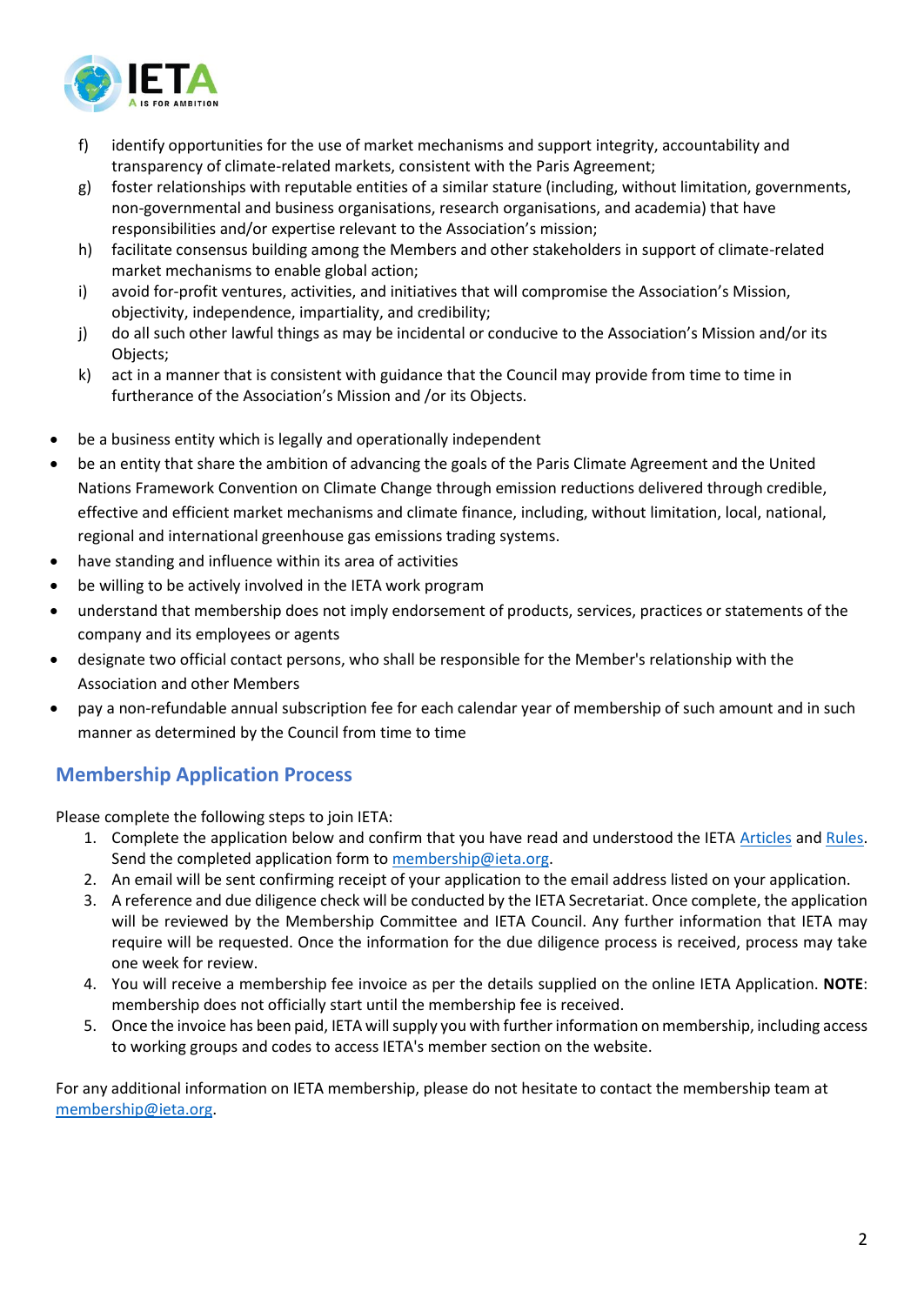

| <b>IETA MEMBERSHIP APPLICATION</b>  |                              |  |  |  |
|-------------------------------------|------------------------------|--|--|--|
| Name of Applicant Company           |                              |  |  |  |
|                                     |                              |  |  |  |
| Name of Company Representative      | Company Representative Title |  |  |  |
| <b>Email Address</b>                | <b>Phone Number</b>          |  |  |  |
| <b>Company Headquarters Address</b> |                              |  |  |  |
| Company Website                     | Number of Employees          |  |  |  |

| <b>BUSINESS INFORMATION</b>                                                                                                                                                                          |             |              |  |
|------------------------------------------------------------------------------------------------------------------------------------------------------------------------------------------------------|-------------|--------------|--|
| Please describe the company's business activity                                                                                                                                                      |             |              |  |
|                                                                                                                                                                                                      |             |              |  |
|                                                                                                                                                                                                      |             |              |  |
|                                                                                                                                                                                                      |             |              |  |
| How did you hear about IETA?                                                                                                                                                                         |             |              |  |
|                                                                                                                                                                                                      |             |              |  |
| What is your main interest in joining IETA?                                                                                                                                                          |             |              |  |
|                                                                                                                                                                                                      |             |              |  |
|                                                                                                                                                                                                      |             |              |  |
|                                                                                                                                                                                                      |             |              |  |
|                                                                                                                                                                                                      |             |              |  |
|                                                                                                                                                                                                      |             |              |  |
|                                                                                                                                                                                                      |             |              |  |
|                                                                                                                                                                                                      |             |              |  |
| Does your company have an account with a carbon market exchange that is                                                                                                                              |             | $\square$ No |  |
| currently an IETA member? If yes, please describe.                                                                                                                                                   |             |              |  |
| Please provide your company's position statement on climate change.<br>Is your company publicly traded? If yes, where is it listed (proceed directly<br>to Acknowledgement - no references required) | $\Box$ Yes, | $\Box$ No    |  |

| <b>REFERENCE CHECK</b>                                                                                               |        |  |  |  |
|----------------------------------------------------------------------------------------------------------------------|--------|--|--|--|
| Provide the name and contact details of two companies that are existing IETA members, with whom the company has done |        |  |  |  |
| business related to the Mission of IETA within the past 2 years.                                                     |        |  |  |  |
| Reference #1 Company Name:                                                                                           |        |  |  |  |
|                                                                                                                      |        |  |  |  |
| Name of Representative                                                                                               | Email: |  |  |  |
|                                                                                                                      |        |  |  |  |
| Reference #2 Company Name:                                                                                           |        |  |  |  |